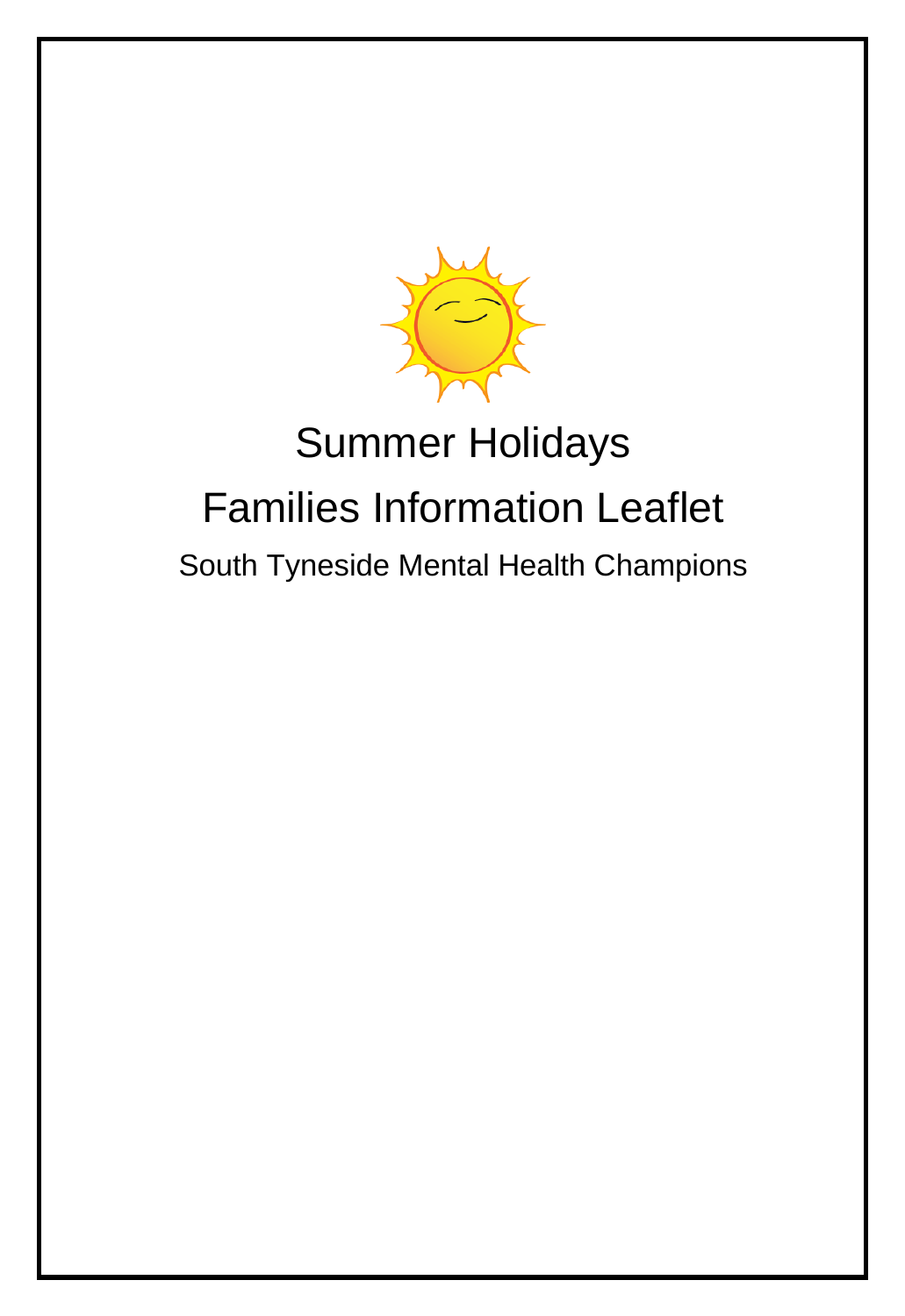## **Useful Information**

**Emergency contact numbers Police, fire and rescue service and coast guard:** 999 **NHS Choices:** 111 (call 111 when you need medical help fast but it's not a 999 emergency) **Covid Test Helpline:** 119 **Electrical problems:** 0800 011 3332 or 105 **Gas leaks:** 0800 111 999 **Floods:** 0345 988 1188 **Mental Health Initial Response Team:** 0303 123 1145 **Police:** 0191 454 7555 or 101 **South Tyneside Hospital:** 0191 404 1000 **South Tyneside Council emergencies:**  Minor emergencies (for example repairs): Out of hours: 0191 455 6111 Social Care and Health 0191 456 2093 **Samaritans:** 116 123 **South Tyneside Lifecycle Mental Health Service:** 0191 283 2937 **South Tyneside Homes:** 0300 123 6633 (If you need to report an emergency repair that is an immediate risk to people or a property it can be reported using this 24 hour contact number) **Water leaks:** 0800 393 084 **Age Concern South Tyneside:** 0191 456 6903 (10am-3pm normal weekdays) **Citizens Advice Bureau Advice Line:** 0344 4994 715 **National Domestic Violence Helpline:** 0808 2000 247 **South Tyneside Adult Recovery Service:** 0191 917 1160 **South Tyneside Sexual Health Service:** 0191 402 8191 **The Silver Line:** 0800 470 80 90 (helpline for older people) **Veterans' Mental Health Transition, Intervention and Liaison Service:** 0303 123 1145 **Wellbeing Info:** wellbeinginfo.org **Children's emergency services at South Tyneside District Hospital**  Overnight emergency care for children up to the age of 16 is now provided from the

Children's Emergency Department at Sunderland Royal Hospital. Children's emergency care will still be available every day from 8am until 10pm at South Tyneside District Hospital and there are no changes to adult emergency care services which will continue to operate 24/7.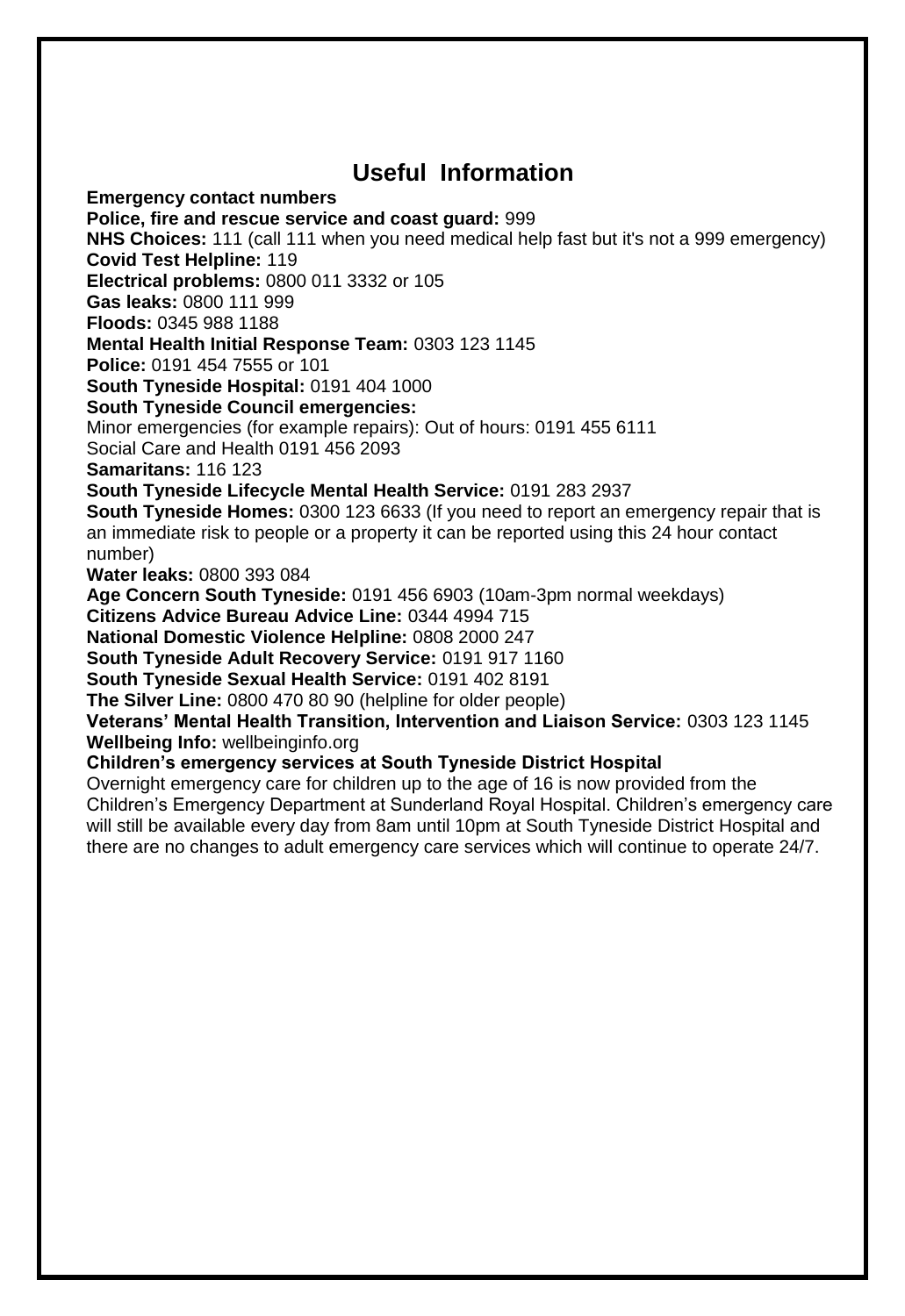### **Food banks/Support**

Food banks provide for individuals and families in crisis for example sudden unemployment, delays in benefit payments, benefits sanctions and financial problems. They supply food parcels to people while they get help to resolve their crisis. To receive a food parcel you will need to be referred to a food bank by a professional such as a housing officer, social worker, CAB advisor, doctor or health advisor. For details about food banks contact Hospitality and Hope on 0191 420 3336, Key 2 Life Foodbank on 07833 613393 or Hebburn Helps on 0191 489 9707.

**Low Cost Meals Low cost meals in South Shields Colliery Café**, Action Station, Boldon Lane, South Shields, NE34 0LZ Monday - Friday 8am - 2pm 0191 455 8122 **Boldon Community Association**  New Road, Boldon Colliery NE35 9DZ Mon & Fri lunch club, 2 courses £5, Thurs breakfast club £2.50-£5, Sunday carvery £5-£7. 0191 536 8085 **Living Waters Church**  St Jude's Terrace, Laygate, South Shields, NE33 5PB Wednesday 9:30am - 11:30am Full Breakfast £3.70 0191 427 5284 **Hospitality and Hope**  Hampden Street, South Shields NE33 4JR Sunday 2pm - 3pm Wednesday 11am - 12pm Free soup kitchen 0191 420 3363 **Salvation Army**  Wawn Street, South Shields NE33 4EB Tuesday 10:00am - 12:30pm 2 Course Hot Meal, 50p (donation optional) 0191 496 7511 **Westoe Road Baptist Church**  Romilly Street, South Shields, NE33 2SP Tuesday 10:00am - 11:30am Donations, Coffee and cake, Over 50's only 0191 427 9359 **Low cost meals in Jarrow and Hebburn Grange Road Baptist Church**  Grange Road, Jarrow, NE32 3JA Foodbank available Monday & Thursday 9:15am to 11am 0191 421 7987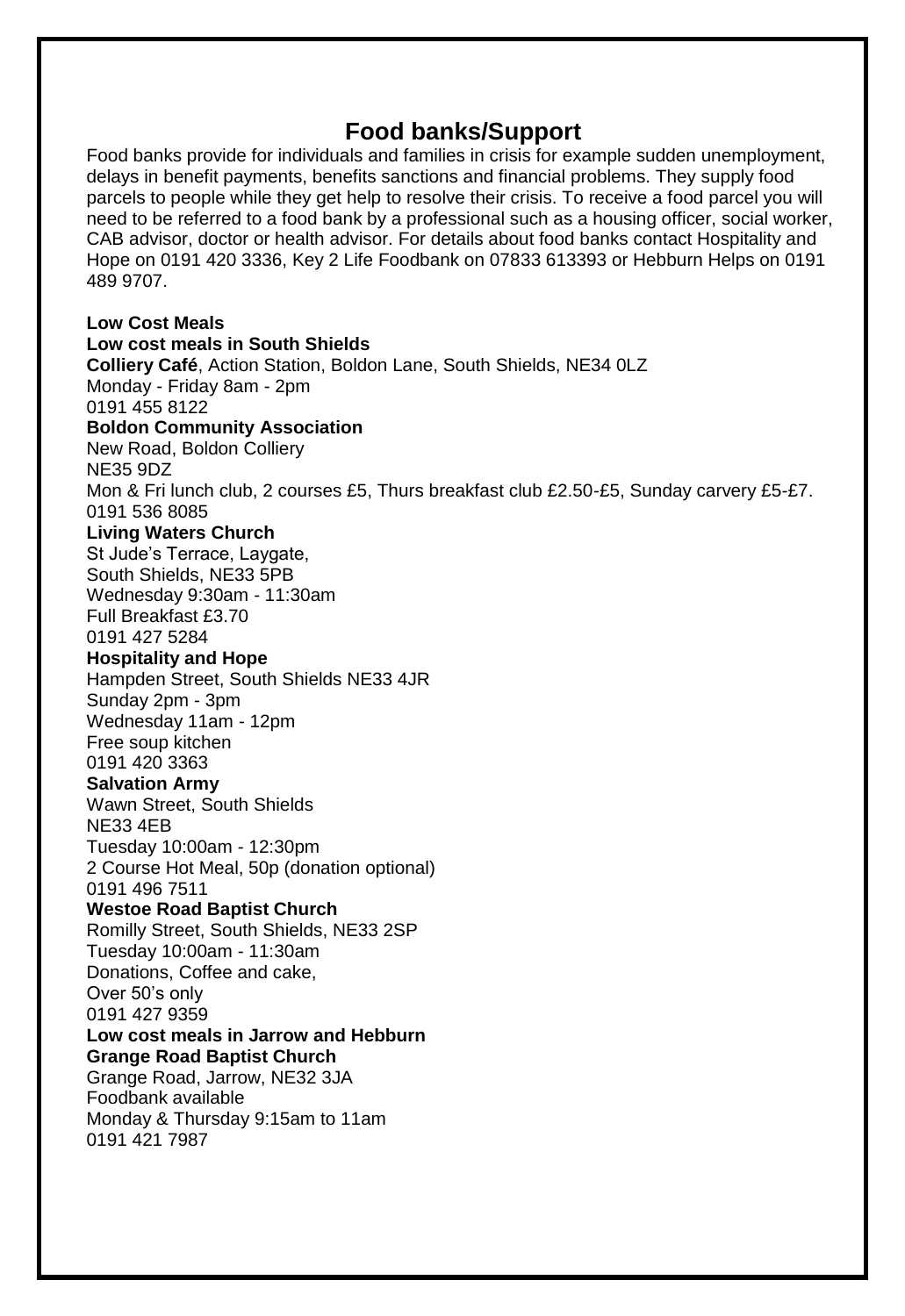### **Primrose Community Association**

**Lambton Terrace, Jarrow, Tyne &** Wear, NE32 5QY Monday 9:00am - 12:30pm Full English Breakfast Tea and Coffee all for £4.00 Thursday 12-2pm, dinner £3.50 0191 424 9977

### **Hebburn Helps** ,

Hebburn Town Centre, NE31 1QY Monday - Friday 10am - 3pm 0191 489 9707

#### **St John's Church**

Canning Street, Hebburn, NE31 2UF Tuesday 10:00am - 12:00pm Small donation Refreshments and light lunch info@stjohnshebburn.co.uk

### **Christ Church**

Ellison Street, Jarrow, NE32 3JU Tuesday 10:30am - 12:30pm Small Charge Soup and Sandwich info@stjohnshebburn.co.uk

#### **Hedworthfield Community Association**

Cornhill, Jarrow, NE32 4QD Open daily Small Charge Hot Snacks 0191 519 6700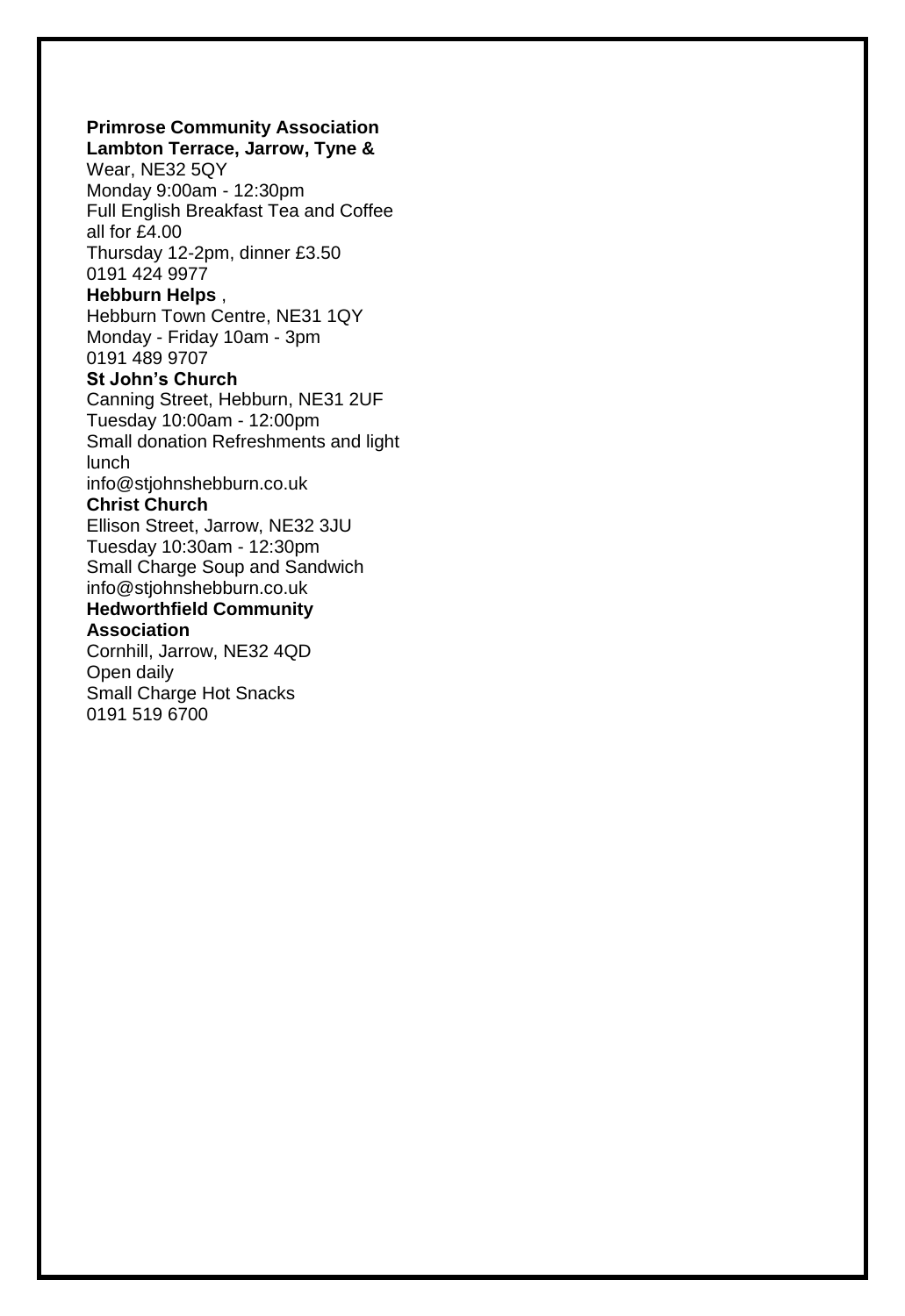### **Wellbeing Support for Parents**

Do you feel low, isolated or worried ? You're not alone.

If you have feelings of loneliness, anxiety or feel down over this Summer period, talk to someone who can help. Contact your GP or telephone South Tyneside Lifecycle Primary Care Mental Health Service on: 0191 283 2937or check out their website [www.southtynesidelifecyclementalhealth.nhs.uk](http://www.southtynesidelifecyclementalhealth.nhs.uk/)

If your enquiry is urgent call: 0303 123 1145

### **Parenting & Mental Health**

[https://www.mind.org.uk/information-support/tips-for-everyday-living/parenting-with-a-mental](https://www.mind.org.uk/information-support/tips-for-everyday-living/parenting-with-a-mental-health-problem/parenting-and-mental-health/)[health-problem/parenting-and-mental-health/](https://www.mind.org.uk/information-support/tips-for-everyday-living/parenting-with-a-mental-health-problem/parenting-and-mental-health/)

[https://youngminds.org.uk/find-help/for-parents/parents-guide-to-support-a-z/parents-guide](https://youngminds.org.uk/find-help/for-parents/parents-guide-to-support-a-z/parents-guide-to-support-parental-mental-illness/)[to-support-parental-mental-illness/](https://youngminds.org.uk/find-help/for-parents/parents-guide-to-support-a-z/parents-guide-to-support-parental-mental-illness/)

### **Kind Mind Community (Recovery College)**

[https://wellbeinginfo.org/services/south-tyneside-recovery](https://wellbeinginfo.org/services/south-tyneside-recovery-college/)[college/](https://wellbeinginfo.org/services/south-tyneside-recovery-college/)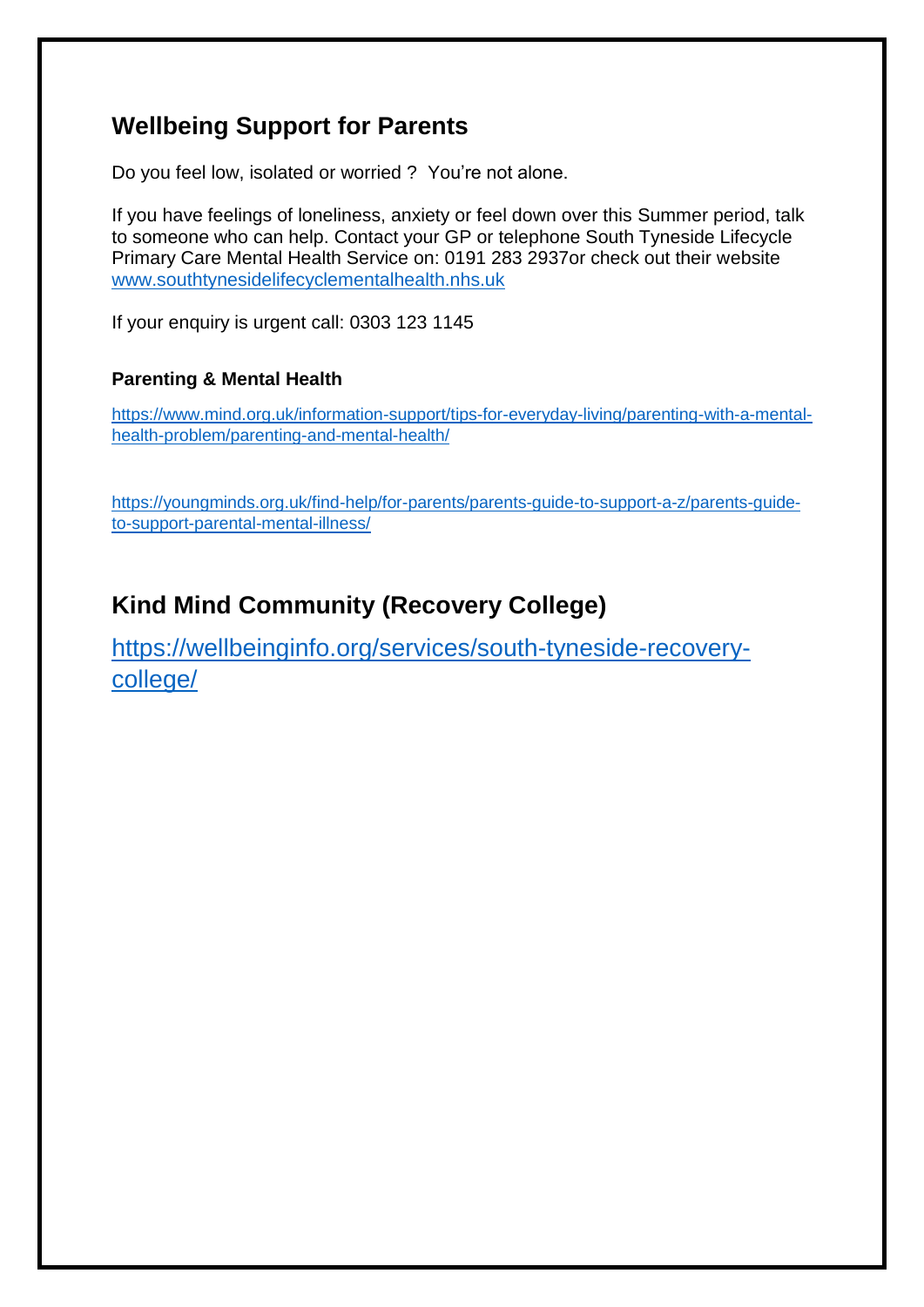### **Wellbeing Support For Children and Young People**

**South Tyneside Lifecycle Primary Care Mental Health Service** 

[https://www.southtynesidelifecyclementalhealth.nhs.uk/other-sources-of-support-childrens](https://www.southtynesidelifecyclementalhealth.nhs.uk/other-sources-of-support-childrens-services/)[services/](https://www.southtynesidelifecyclementalhealth.nhs.uk/other-sources-of-support-childrens-services/)

| <b>Kooth</b>           | Online support for young people<br>Webchat and Message board                                                                                                                                                                                 | https://www.kooth.com/                                                                                                                                                                                                                                                                                                                                                                 |
|------------------------|----------------------------------------------------------------------------------------------------------------------------------------------------------------------------------------------------------------------------------------------|----------------------------------------------------------------------------------------------------------------------------------------------------------------------------------------------------------------------------------------------------------------------------------------------------------------------------------------------------------------------------------------|
| <b>Chat Health</b>     | Text a school nurse your issues<br>or questions!                                                                                                                                                                                             | Texts will be answered by the South<br>Tyneside School Nursing team within<br>one working day. The service is<br>available Monday to Friday 8.30am-<br>4pm (excluding bank holidays). During<br>out-of-hours, anyone who texts the<br>service will receive an automated<br>message with advice on where to get<br>help if their question is urgent.<br>Send a message to 07480 635607. |
| <b>Reading</b><br>Well | Library books for Young People<br>to help them understand more<br>about how they feel<br>*South Tyneside Libraries*                                                                                                                          | https://readingagency.org.uk/resources/<br>1483/<br>Leaflet+ Prescription<br>https://readingagency.org.uk/resources/<br>1547/                                                                                                                                                                                                                                                          |
| <b>Doc Ready</b>       | A website that prepares young<br>people for a Mental Health<br>appointment. Can be used for a<br>generic health appointment.<br>Working through this with a<br>young person can help them get<br>the most out of their first<br>appointment. | http://www.docready.org/#/home                                                                                                                                                                                                                                                                                                                                                         |
| <b>Childline</b>       | Telephone, email or online chat<br>counselling support                                                                                                                                                                                       | https://childline.org.uk/get-support/                                                                                                                                                                                                                                                                                                                                                  |
| <b>Streetwise</b>      | Online counselling                                                                                                                                                                                                                           | https://www.streetwisenorth.org.uk/coun<br>selling/                                                                                                                                                                                                                                                                                                                                    |
| <b>The Mix</b>         | (OVER 13s) - Young person<br>info/advice/ message boards<br>Local support information                                                                                                                                                        | http://www.themix.org.uk/<br>http://wellbeinginfo.org/self-help/young-                                                                                                                                                                                                                                                                                                                 |
|                        |                                                                                                                                                                                                                                              | people/#.WASR43kVCUk                                                                                                                                                                                                                                                                                                                                                                   |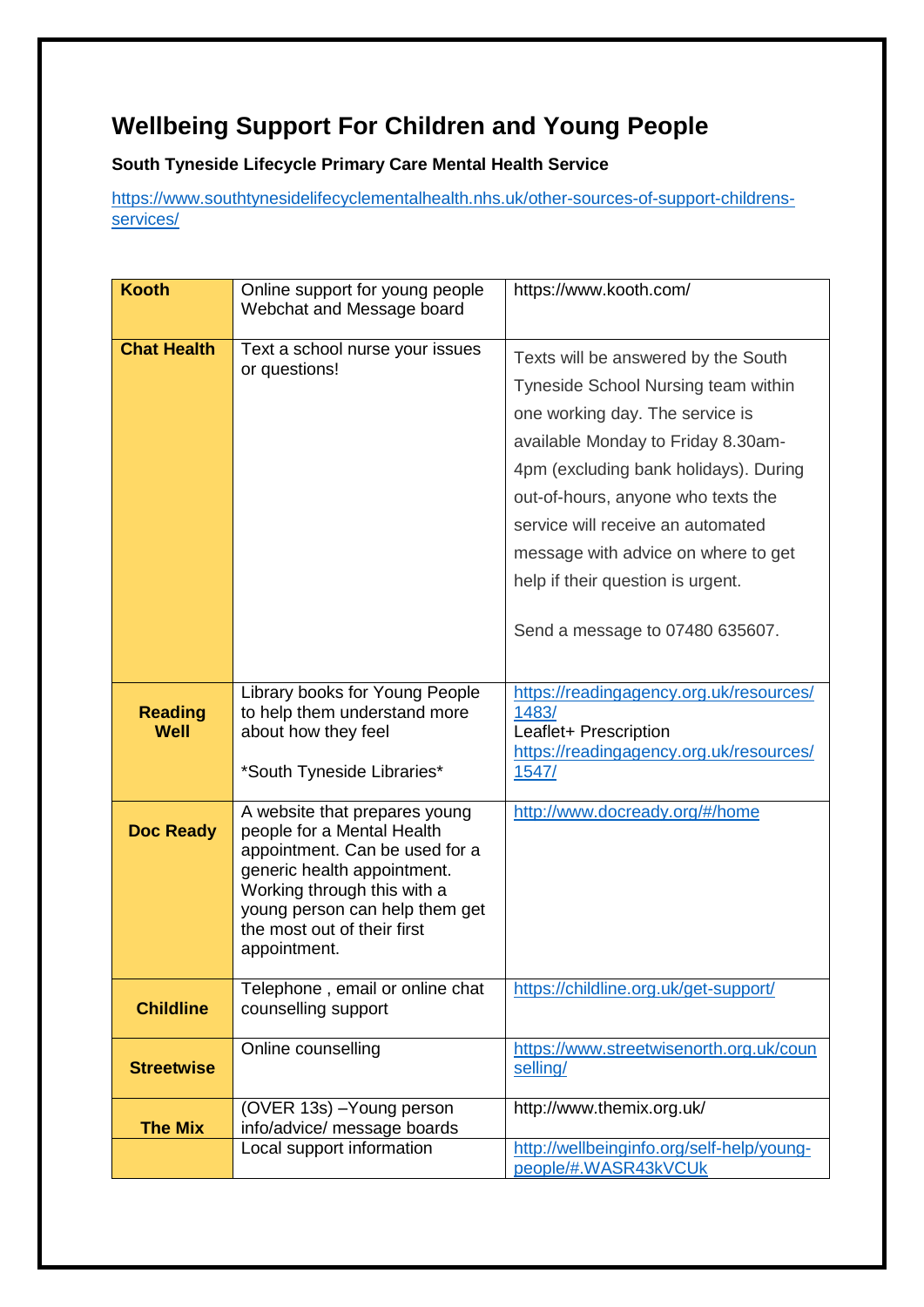| <b>Wellbeing.in</b><br>fo                                       |                                                                    |                                                                                                                                                                                                                                         |
|-----------------------------------------------------------------|--------------------------------------------------------------------|-----------------------------------------------------------------------------------------------------------------------------------------------------------------------------------------------------------------------------------------|
| <b>NTW</b><br><b>Printable</b><br><b>Leaflets</b>               | Self Help Leaflets for Young<br>People or Their Families           | http://www.ntw.nhs.uk/pic/selfhelp/                                                                                                                                                                                                     |
| <b>NHS</b><br><b>Choices</b><br>Young<br>People's<br><b>Hub</b> | Information, advice and useful<br>video clips about Mental Health  | http://www.nhs.uk/livewell/youth-mental-<br>health/pages/Youth-mental-health-<br>help.aspx                                                                                                                                              |
| <b>HeadMeds</b>                                                 | A information guide about mental<br>health medication              | http://www.headmeds.org.uk/                                                                                                                                                                                                             |
| <b>Alumina</b>                                                  | Support for young people who<br>deliberately self harm             |                                                                                                                                                                                                                                         |
| <b>The Matrix</b>                                               | Support for children and young<br>people who use drugs or alcohol. | http://www.ypmatrix.org/<br>We offer young people families and<br>carers a confidential service in South<br>Tyneside.<br>0800 328 1898 Or drop in and see us.<br>You do not need an appointment<br><b>7 Burrow Street South Shields</b> |

# Pharmacies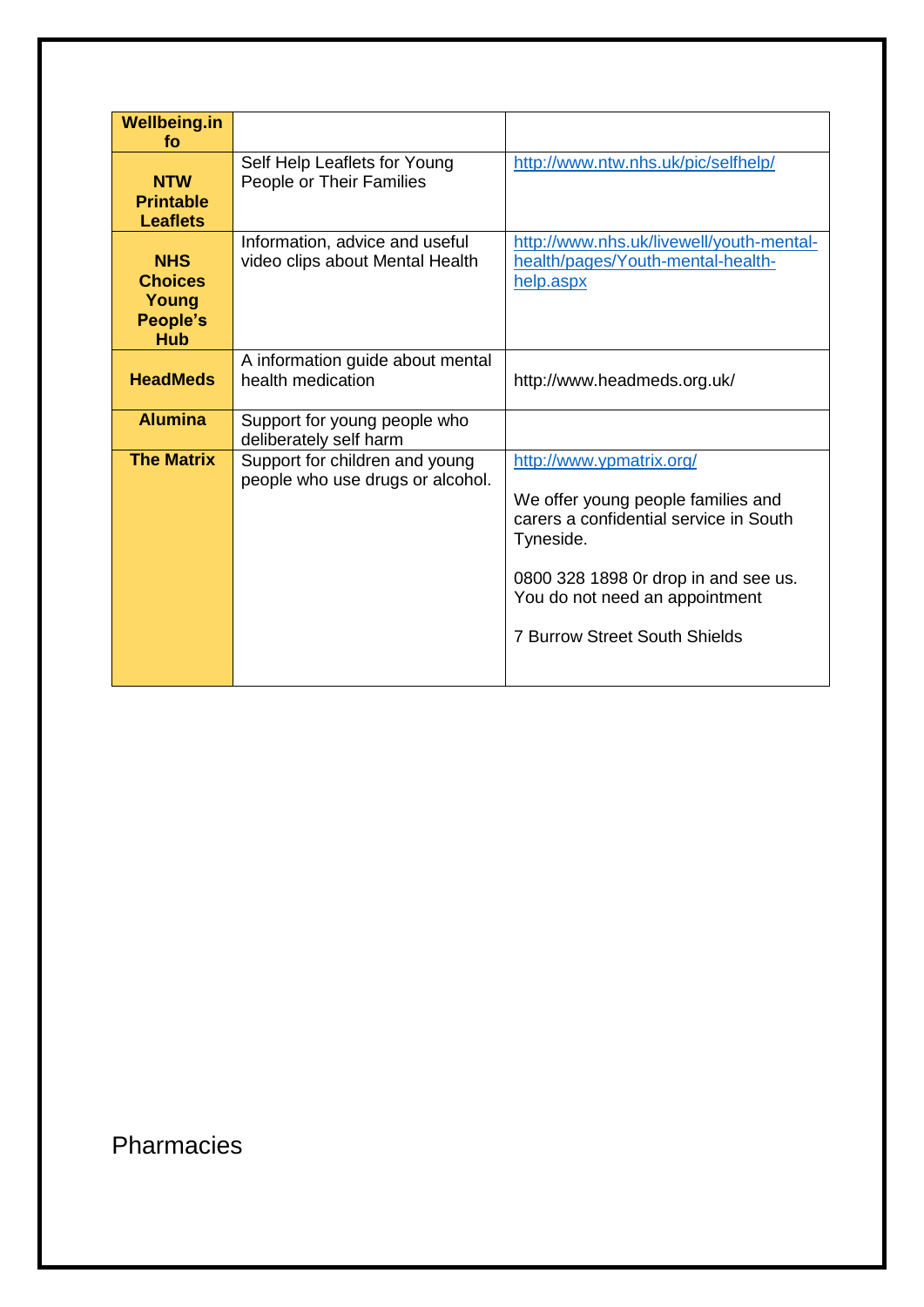<https://www.nhs.uk/service-search/find-a-pharmacy/>**You are advised to** 

**telephone the pharmacy prior to attending. If you require advice out of hours, please contact: 111. Can the Pharmacist help with your symptoms?** 

The pharmacist is an excellent source of advice for many common ailments, such as: Low Back Pain, Eczema, Heartburn and Indigestion, Fever in Children, Constipation, Headache, Coughs in Adults, Acne (spots), Sprains and Strains, Sore Throat, Ear Ache, Common Cold and Sinusitis. Visit www.treatyourselfbetter.co.uk for more information, advice and warning signs to look out for which may suggest you do need a GP appointment or medical attention.

# **North East Family Activities**

PARKS/WOODS <sup>@</sup>

Saltwell park-Gateshead Jesmond Dene -Newcastle Herrington park- Sunderland Alnwick gardens/ castle-Alnwick Seahouses-Seahouses Whitby castle -Whitby Tynemouth beach -Tynemouth Kielder forest-Kielder Holy island-Holy island St Mary's lighthouse-Whitley bay Seaham harbour/ beach-Seaham Hartlepool marina -Hartlepool Finchale abbey -Durham Chester le street park -Durham Stanhope -Stanhope Blackhall rocks -Blackhall colliery Tynemouth park -Tynemouth Barnes park -Sunderland Mowbray park-Sunderland Ridley park-Blyth Carlisle park -Morpeth Bamburgh castle -Bamburgh Barnard castle -Barnard castle High force -Teesdale Stockeld park-Wetherby Wynyard woodland park-Stockton Allensford park -Durham Druidge bay park Morpeth Fountains abbey -Ripon Brimham rocks -Harrogate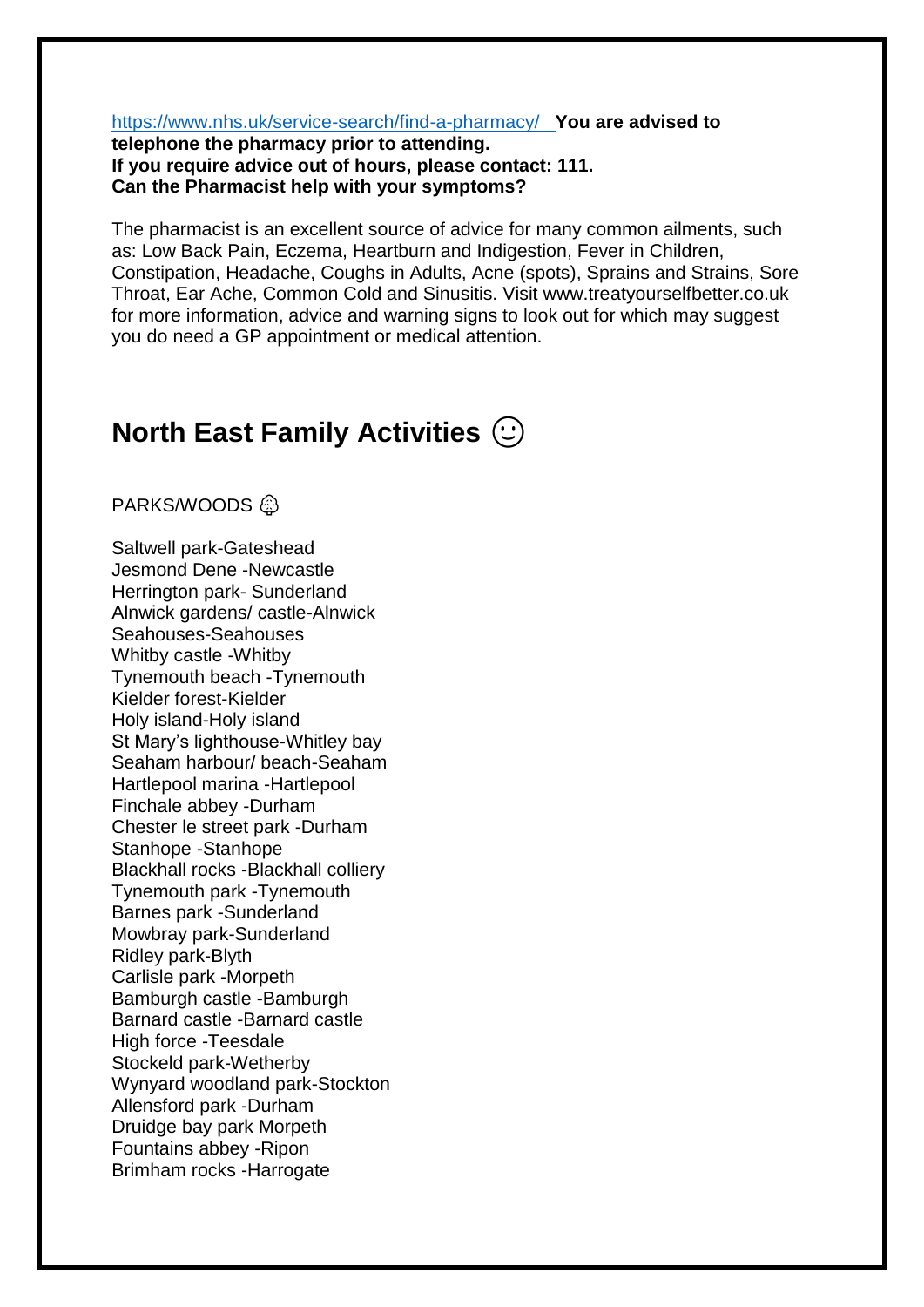How stean gorge-Harrogate Raby castle -Darlington Whitworth park-Spennymore Belsay hall -Nr Morpeth Crook hall -Durham Embleton bay -Northumberland Hill end -Weardale Frosterly forest -Weardale Hamsterley forest (gruffalo trail)-Redford Wharton park -Durham Attlee lark -Bedlington Gallagher park -Bedlington Plessey woods-Bedlington Grange park -Bedlington Dene park -Bedlington Bolam lake -Newcastle Newham grange park -Stockton Saltholme-Stockton Rising sun county park -Benton Hylton castle-Sunderland Haltwhistle outdoor pool -Haltwhistle Exhibition park -Newcastle Charlie's park -Jarrow Jarrow park -Jarrow Carr Ellison park- hebburn West park – South Shields Marine park (north and south) South Shields

#### BOWLING/MINI GOLF/MISCELLANEOUS

Fair- ocean beach South Shields Dunes bowling -South Shields Strike bowling -Cramlington Star bowling -North Shields Lane 7-Newcastle MFA bowl-Newcastle AMF bowling -Washington MFA bowling and soft play-North Shields Riverside bowling -Sunderland Dinosaur encounter mini golf -Morpeth Mini golf -Tynemouth park Mini golf -Whitley bay Mr mulligans space golf-Newcastle pirate mini golf – South Shields Digger land – Durham Planet leisure –Newton Aycliffe Namco - Metrocentre Clip n climb - Metrocentre Angry birds golf- Metrocentre Clip n climb – Stockton Bowes museum/castle-Barnard castle York maze-York National glass centre -Sunderland Light water valley-Ripon,Yorkshire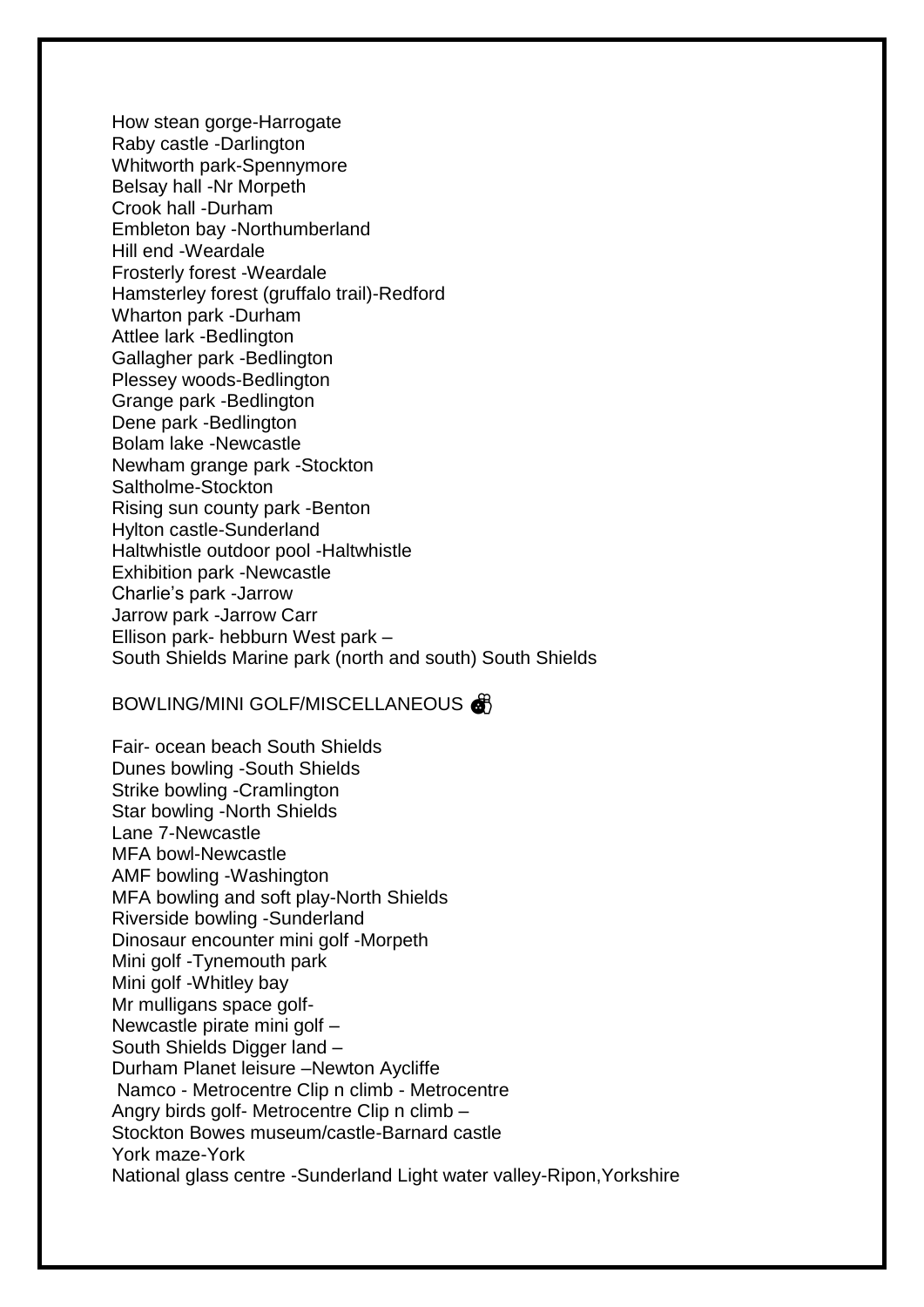Flamingo land -Malton,yorkshire Waterworld-Prudhoe Seven stories -Newcastle Baltic/ sage -Gateshead Northumberlandia-Northumberland Shildon railway -Durham Arabian fort -South Shields the great north museum-Newcastle Centre 4 life-Newcastle Vinovia Roman fort-Bishop Auckland Tanfield railway-Durham Brockbrush fruit picking -Hexham Mother shipton cave -Knaresborough Forbidden corner -Leyburn West Boldon lodge -Boldon Adventure valley – Durham Holmside adventure park-Chester Le street

### ANIMALS<sup>98</sup>

Jarrow hall- jarrow White House farm-Morpeth Tweedle farm-Blackhall colliery Ouseburn farm-Newcastle Broom house farm-Durham Butterfly world -Stockton Blue reef aquarium -Tynemouth Hall hill farm -Durham South lakes safari -Ulverston Kirkley hall zoo-Ponteland Washington wetland and wild fowl-Washington Down at the farm-Houghton le spring Bill quay farm-Pelaw Northumberland county zoo-Northumberland Jedforest deer and farm park -Jedburgh

### SOFT PLAYS &

Banana beach -Ashington Tj jungle -Cramlington Treasure island -Morpeth Bounce-Blyth Kiki Kabin -North Shields Space to play -Bedlington Concordia leisure centre -Cramlington Gateshead leisure centre -Gateshead Namco fun space -Metro centre Giants den-Gateshead Round the twist-Newcastle New Adventureland -Newcastle Dunes-South Shields Jumbo Jim's -South Shields Cinder path-South Shields Wacky warehouse -Boldon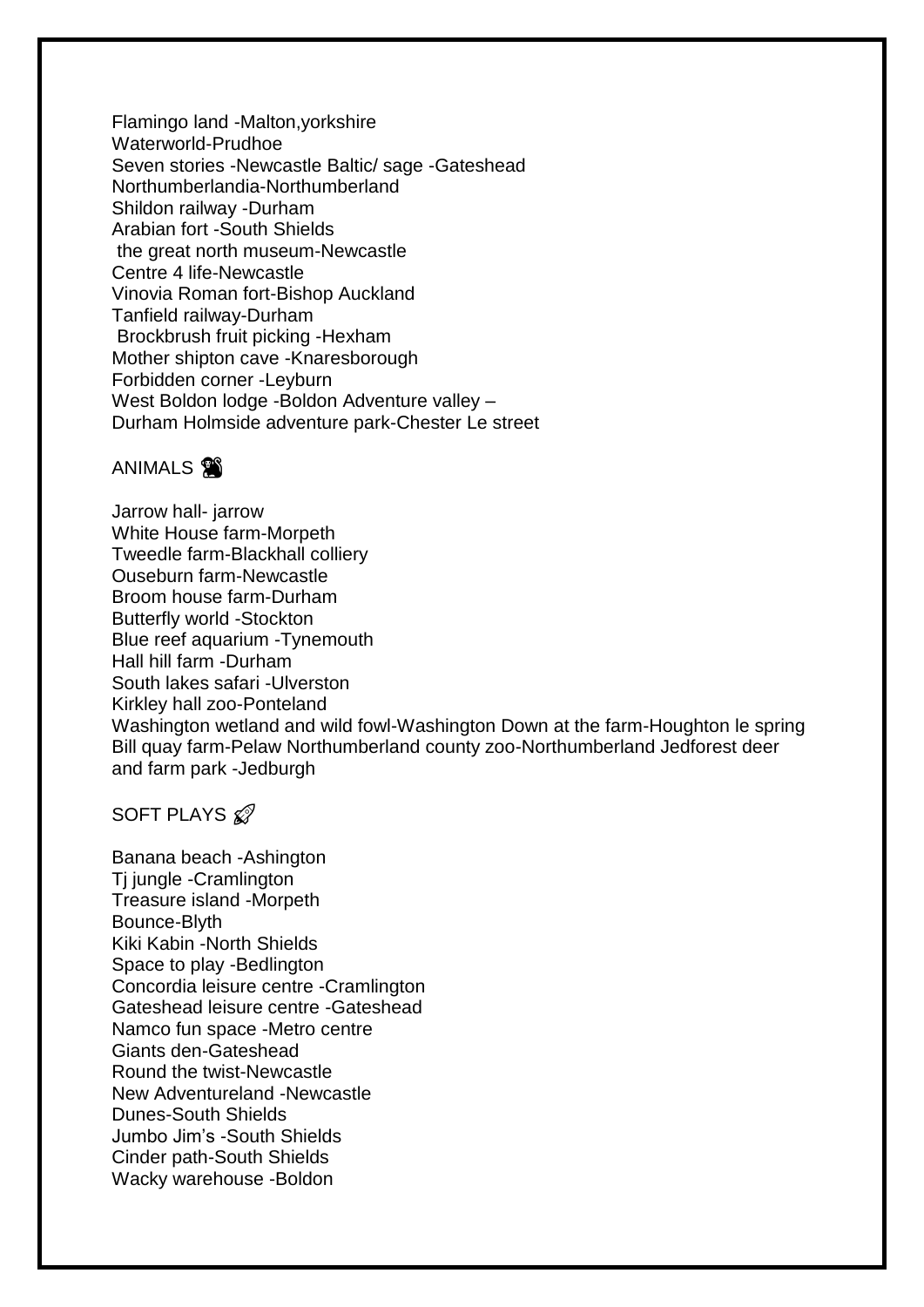Mister twisters -Gateshead Funshack-Sea ham Funshack- Newcastle Funshavk -seaham Funshack- Gateshead (team valley) Go bananas -Sunderland Jungle jacks -Newcastle Captain ted-Gosforth Miss Tinas play cafe-Sunderland

### NATIONAL TRUST  $\bigwedge$

Cragside-Morpeth Gibside-Gateshead Lindisfarne castle-Berwick upon tweed Farne islands-Northumberland Embleton & newton links -Alnwick Dunstanburgh castle-Alnwick Wallington -Nr Morpeth Hadrian's wall & housestead fort -Hexham Allen banks & staward gorge -Hexham Cherryburn-Northumberland George Stephenson birth place-Wylam Souter lighthouse & the leas-South Shields/ Sunderland Washington old hall -Washington Penshaw monument -Sunderland Durham coast -Durham Seaton Delaval hall-Seaton sluice Rose berry topping-Yorkshire

## Risk or Crisis Support

### *It is important to note, there is a difference between what families may call a 'crisis' and what Mental Health Services would define as a crisis.*

*If you or the person is open to a service currently- You can contact that service for urgent support.* 

*A person in crisis can be triaged through the non- emergency ambulance number 111*

#### *If the child is under 16*

*Intensive Community Support Team* 

*0191 5665500* 

Monday to Friday 8am – 9.30 pm Weekends/ Bank holiday